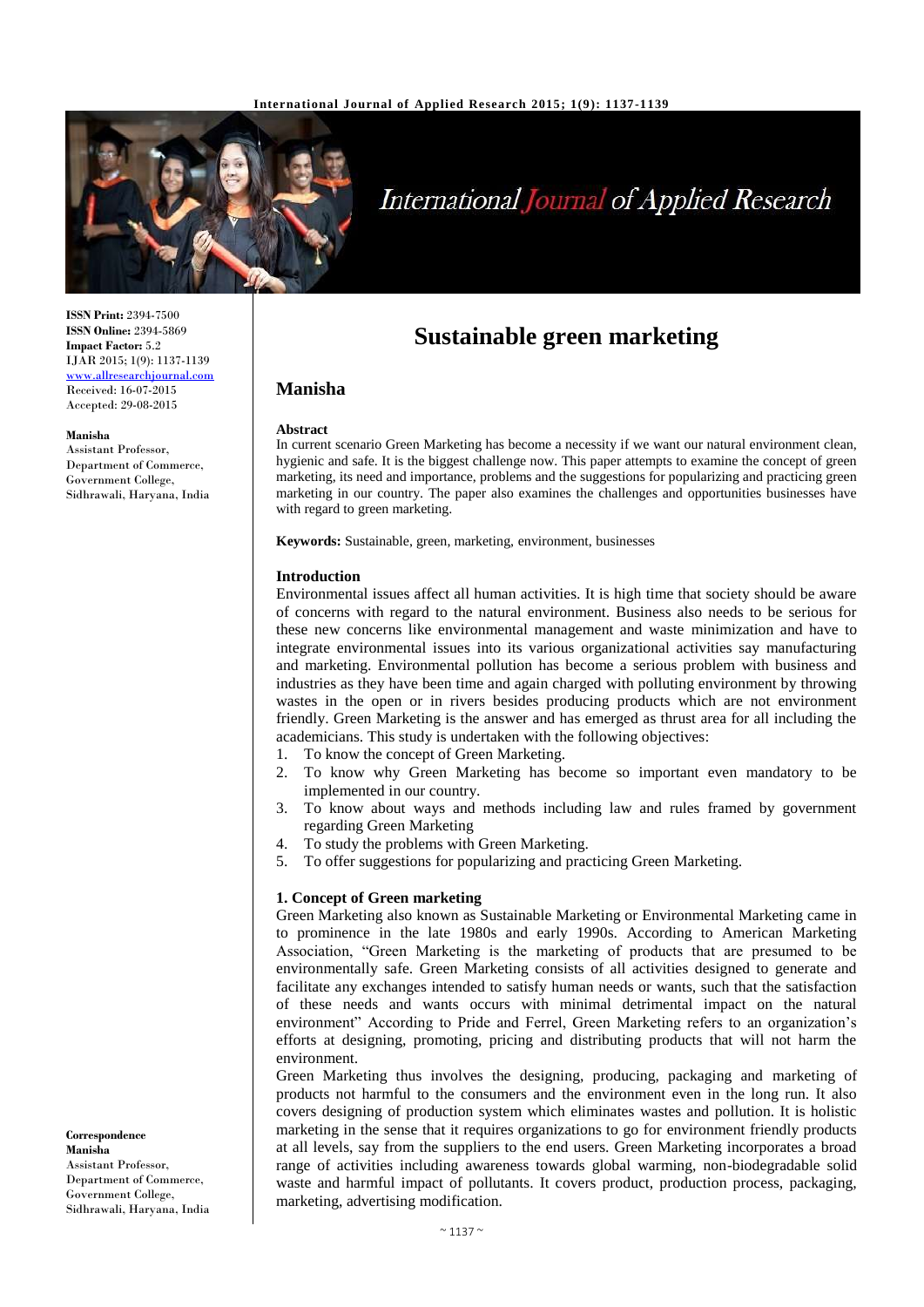It is directly related to products and services which have to be made environment friendly by incorporating some features and ingredients therein. Some characteristics of green products are:

- 1. Products those are originally grown.
- 2. Products those are recycled, reusable and biodegradable.
- 3. Products with natural ingredients, non-toxic chemical.
- 4. Products that do not harm or pollute the environment.
- 5. Products that have eco-friendly packaging i.e. which can be repair, remanufacture, reuse, recycle and reduce disposable wastes.

#### **2. Reasons why green marketing has become so important even mandatory**

In face of giant size industrial enterprises involving huge volume of raw material consumption, finished products and wastes, Green Marketing has become very important. It has been made even mandatory in a number of products and services in some countries. The reason is the impact the same have on living style and living standard of general population. It results in following benefits:

- a. Save money in long term for example, initial cost of solar energy installation is usually paid back within 3-5 years through savings in power bills and thereafter, savings in energy bills continue.
- b. Better image of company and its products in the minds of consumers as most of the consumers these days prefer products which are environment friendly.
- c. Increase in profit through increase in sale and reduction in cost.
- d. Competitive advantage over those marketing nonenvironmentally friendly products.
- e. Meeting social responsibilities of business.
- f. Enable business and public to comply with the norms relating to pollution control including environment marketing.

#### **3. Ways and methods including law and rules framed by government for green marketing**

The public is becoming aware of the effects of polluted environment and continuously raising their voice compelling the government to come out with appropriate action plan including the norms and rules for the protection of environment. Governments are now taking various steps say putting moral pressure, framing and enforcing norms, rules and standards in respect of industries which may harm environment. Some important recent developments in this respect are as under:

- a. Almost all states have pollution control authorities with power to check and control pollution harming industries/activities.
- b. Vehicles have to conform to pollution control norms prescribed by government say Bharat III/Euro III.
- c. Some governments like Delhi, HP etc. now have banned the use of plastic bags and others are discouraging use of such items.
- d. Companies developed and launched environment friendly products. Examples are computer peripherals, mobile handsets, electric cars, electric scooters, cement, adhesives, tube lights, ACs and Fridges. Increased use of wind turbines and solar power for street lighting even for ATM. Suzlon, the world-famous manufacturer of wind turbines is in India.
- e. To conserve paper and to minimize waste paper handling, companies have started using e mailing for various communications say annual reports, notices, etc. to shareholders. Use of e banking and ATM is also encouraged.
- f. Some companies like McDonalds, Reliance Fresh, which buy bulk quantity and have good influence over suppliers insist that the suppliers too practice green marketing norms.
- g. Provision of subsidies and incentives to industries which implement eco-friendly norms and schemes.
- h. Subsidies to consumers using such products say electric motor car and bike, installing solar power equipment.
- i. Making use of media roles, conveying information through advertising, direct mailing, brand labels in stores displays and pamphlets.
- j. Government has set energy efficiency norms and standards for some items. Items like ACs, fridges, tube lights, etc. now have stars showing efficiency in energy consumption. Vehicles also have fuel efficiency norms and guidelines.
- k. Adopting different green marketing strategies.
- l. Disclosures may be voluntary or otherwise regarding eco-friendly nature of products.

## **4. Problems with green marketing**

The major problem with green marketing is the cost sometimes very high involved in implementation of green marketing norms. Business enterprises normally do costbenefit analysis and finding cost to be very high in comparison to benefits, ignore environmental norms. They even do not look to the fact that the shift to green marketing may be expensive at the start but it will be advantageous in the long run. This excessive cost belief in the minds of producers has become a major barrier in the way of implementing eco-friendly norms in some enterprises. Some other problems are:

- a. Worldwide evidence indicates people's concern about the environment. They are now opting for eco-friendly and socially responsible products and services but still traditional attributes such as convenience, availability, price influence their purchasing decisions.
- b. Lack of education and awareness regarding environmental threats including the importance and benefits of environment among general public is another problem. This result in unpredictable consumer behavior as a large number of consumers perceives green products as of inferior quality, inferior performance and of not so good appearance. They dislike repaired, reprocessed and recycled products.
- c. Lack of standardization norms and authenticity of claims increases the consumer's doubts.
- d. Lack of long-term perspective among the corporate, entrepreneurs and investors regarding the necessity and benefits from the new green movement.
- e. Deceptive claims in respect of some ecofriendly products or some organization.

## **5. Suggestions**

Green marketing should not be considered as just one more approach to marketing but has to be pursued with much greater vigor as it has environmental and social dimension as well. Marketers have the responsibility to make consumers understand the need for and the benefits of green products as